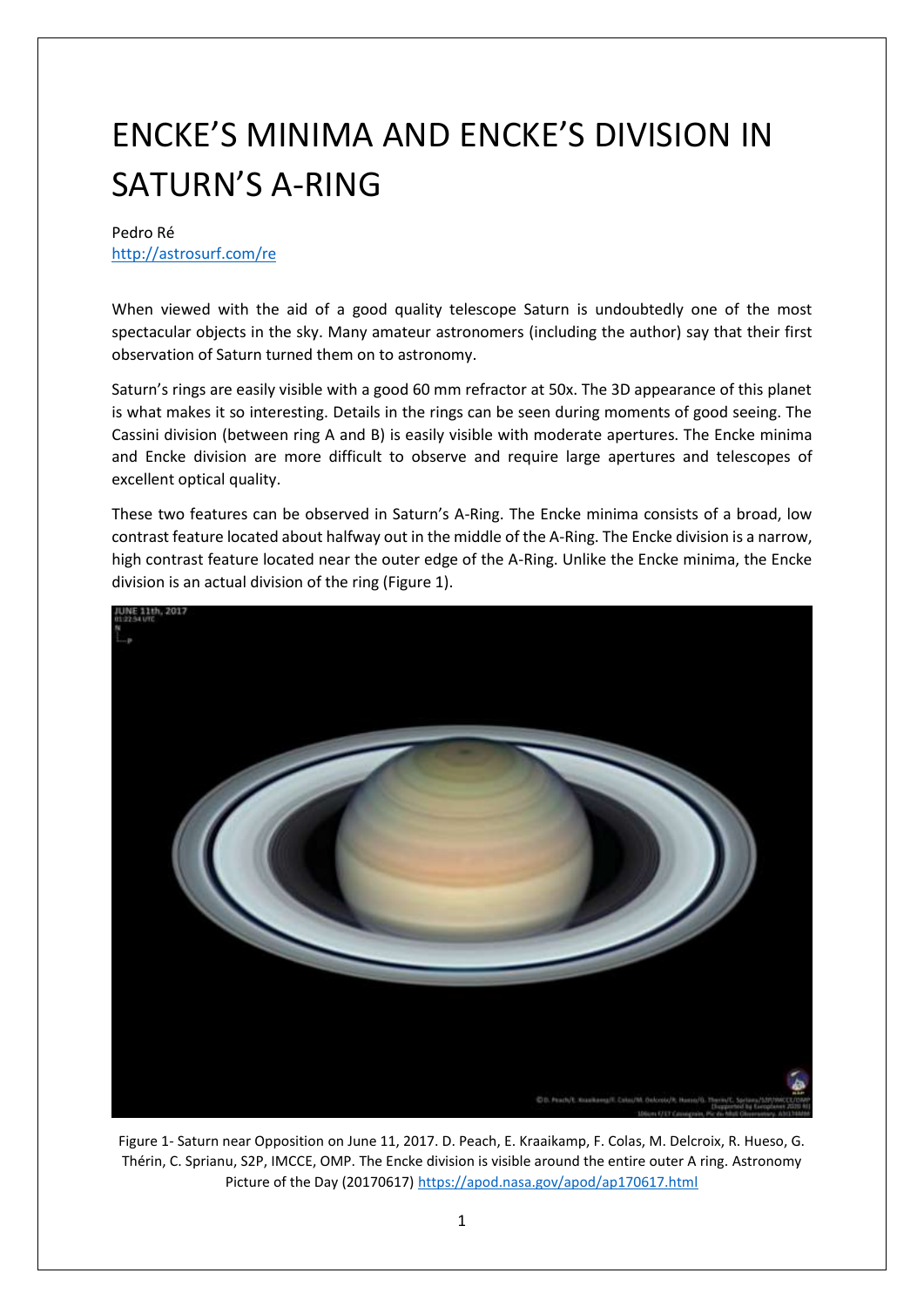Galileo Galilei observed the disk Saturn for the first time using one of his largest refractor. With a magnification of only 32x, this first observation was made in July 1610 when the ring was only narrowly open (Figure 2). Galilei announced his discovery to Belisario Vinta (counsellor and secretary of state to the Grand Duke of Tuscany) in a confidential letter (July 30, 1610):

*I have discovered a most extraordinary marvel, which I want to make known to Their Highnesses and to Your Lordship, but I want it kept secret until it is published in the work which I am going to have printed. But I wanted to announce it to Their Most Serene Highnesses so that, if someone else should discover it, they would know that no one observed it before I did. Yet I believe that no one will see it before I inform him. The fact is that the planet Saturn is not one alone, but is composed of three, which almost touch one another and never move nor change with respect to one another. They are arranged in a line parallel to the zodiac, and the middle one is about three times the size of the lateral ones (...)* 



Figure 2- Galileo's drawings of Saturn, 1610 (top) 1916 (bottom)

The Dutch mathematician and scientist Christiaan Huygens proposed for the first time that Saturn was surrounded by a solid ring in 1655: *a thin, flat ring, nowhere touching, and inclined to the ecliptic* (Figure 3). Huygens also discovered Titan, the brightest Saturn's moon.

A few years later, in 1675, Jean Dominique Cassini, an Italian-French astronomer, discovered a narrow gap in the ring system that has since been known as "Cassini division" (Figure 4).

Cassini described this gap in 1676:

*(…) the breadth of the ring was divided into two parts (dividebatur bifarium) by a dark line, apparently elliptical but in reality circular, as if into two concentric rings, the inner of which was brighter than the outer one. This aspect I saw immediately after Saturn's emersion from the Sun's rays and through the whole year till immersion…*

J.D. Cassini used a 35-foot long telescope and a smaller 20-foot telescope for these first observations.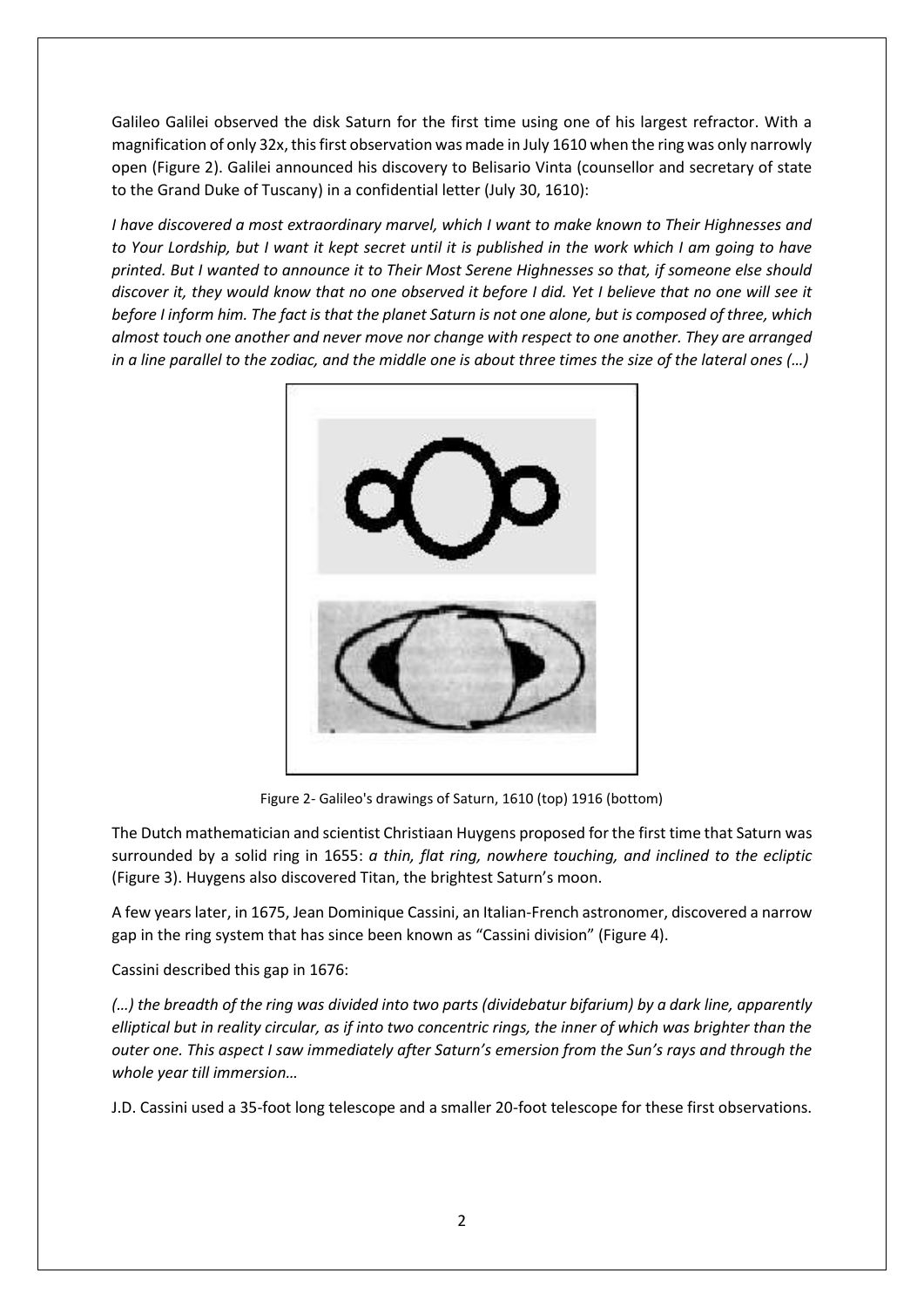

Figure 3- Early drawings of Saturn (from *Systema Saturnium*, 1659 by C. Huygens): I Galileo (1610); II Scheiner (1614); III Riccioli (1641 or 1643); IV-VII Hevel (theoretical forms); VIII. IX Riccioli (1648-50); X Divini (1646-48); XI Fontana (1636); XII Biancani (1616), Gassendi (1638-39); XIII Fontana *et al.*(1644-45).



Figure 4- J.D. Cassini sketch of Saturn in 1676 showing the Cassini division in the rings, the first published drawing of the division.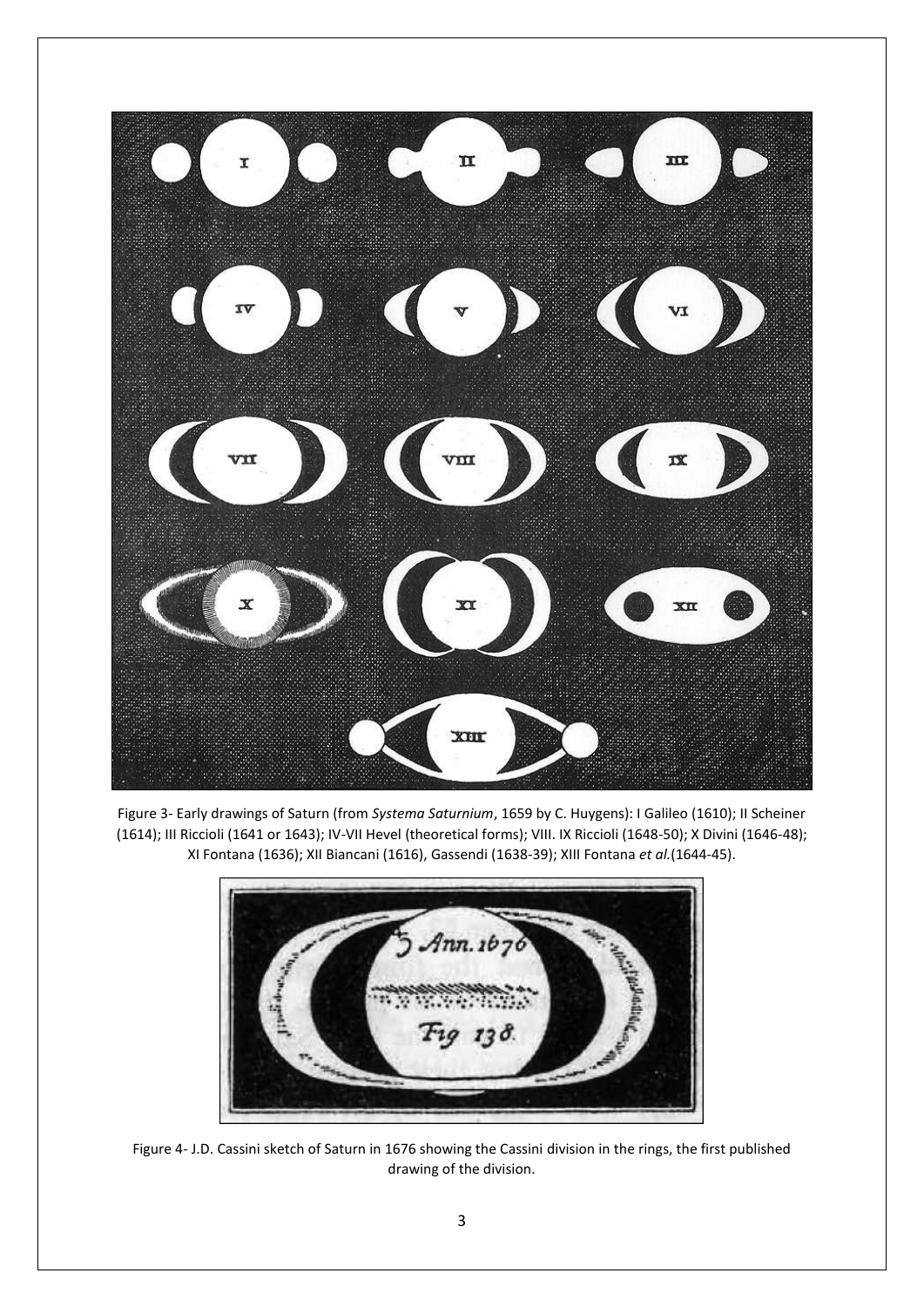In 1825 Henry Kater, an English amateur astronomer observed three divisions extremely close to each other dividing Ring A into equal parts (Figure 5).

*I fancied that I saw the outer ring separated by numerous dark divisions, extremely close, one stronger than the rest dividing the ring about equally… I have little doubt that which has been considered as the outermost ring of Saturn consists of several rings (...) The inner ring decidely nas no such apprearance.*



Figure 5- H. Krater drawing of Saturn (December 17, 1825) with a 6 ¼-inch refractor, showing minor "divisions" on the A ring.



Figure 6- Johann Franz Encke drawing of Saturn in May of 1837, showing the broad, low-contrast feature in the middle of the A ring (Encke minima).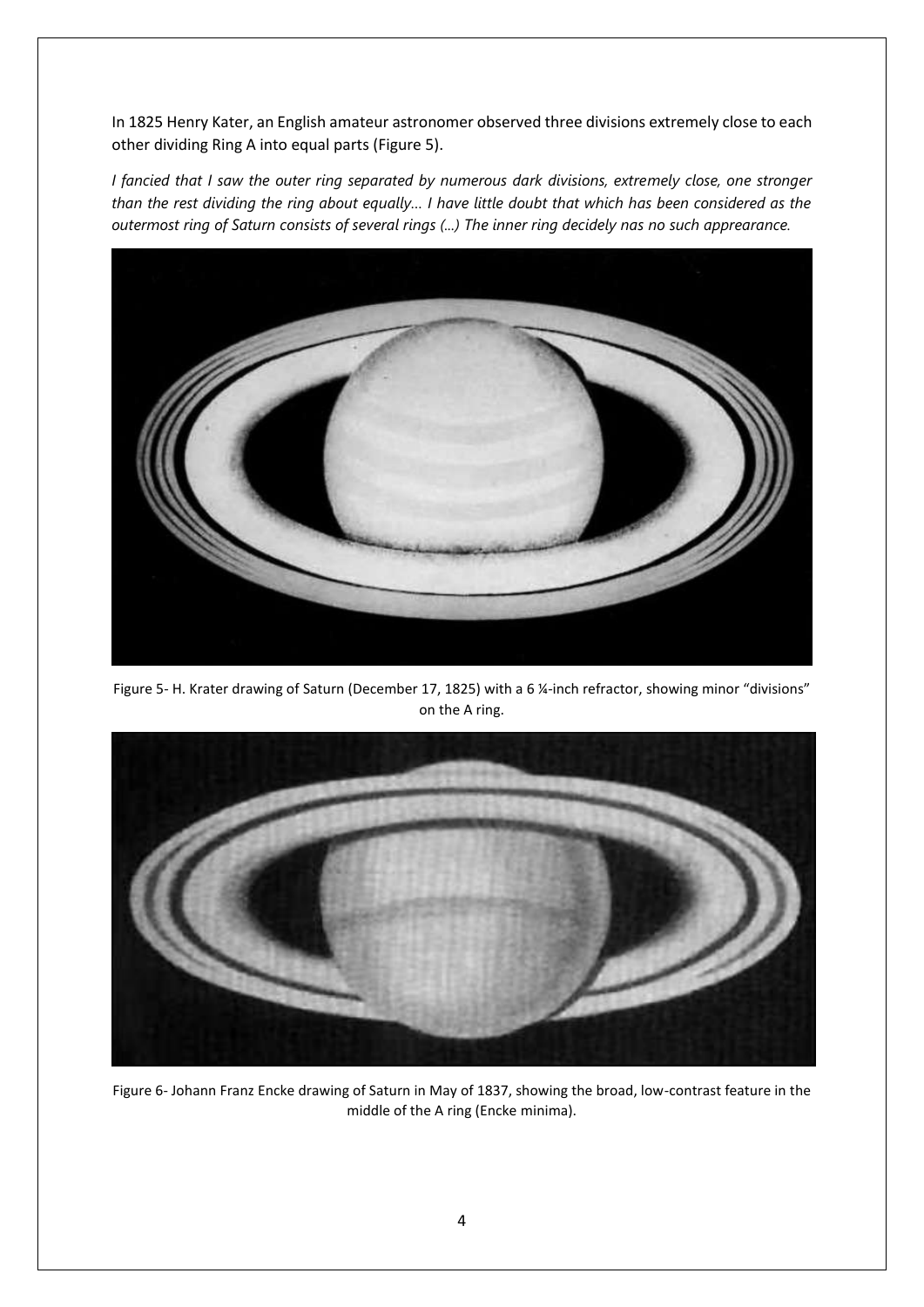Krater could not see any divisions in the A ring in January 1826 and wrote: *I am, therefore, the more persuaded that they are not permanent*.

Adolphe Quetelet, director of the Brussels observatory using a 250 mm refractor thought that he had seen ring A divided into two rings in 1823. In 1826 John Herschel and Wilhelm Struve could not see any subdivision in the rings , though observing with larger aperture telescopes.

In 1837 Johann Franz Encke, director of the Berlin observatory, using a 246 mm refractor observed a dark "minimum" of intensity on the northern face of ring A and obtained micrometre measures of its position (Figure 6).

William Lassel and William Dawes (1843) observed the Encke minima with a 9-inch refractor and another division near the edge of ring A (Figure 7). Dawes described these observations:

*Having obtained a fine adjustment of the focus, I presently perceived the outer ring to be divided into two. This coincided with the impression Mr. Lassell had previously received (…) With 400x the secondary division was perceptible during occasional best views of the planet. occasionally, for several seconds together, I had by far the finest view of Saturn that I was ever favoured with. The outline of the planet was very hard and sharply defined with power 450x and the primary (Cassini's) division very black and steadily seen all round the southern side. When this was most satisfactorily observed, a dark line was pretty obvious on the outer ring. I was not only perfectly satisfied of its existence, but had time during the best views carefully to estimate its breadth, in comparison with that of the division ordinarily seen (…) It is certainly rather outside the middle of the outer ring, and is broadest at the major axis, being in this respect precisely similar to the primary division. It was equally visible at both ends of the ring.*



Figure 7- Dawes' drawing of the Encke division (1850)

Phillip Sidney Coolidge an American amateur using a 380mm refractor saw "*three of four lines or divisions*" on ring A (1854/1855) (Figure 8).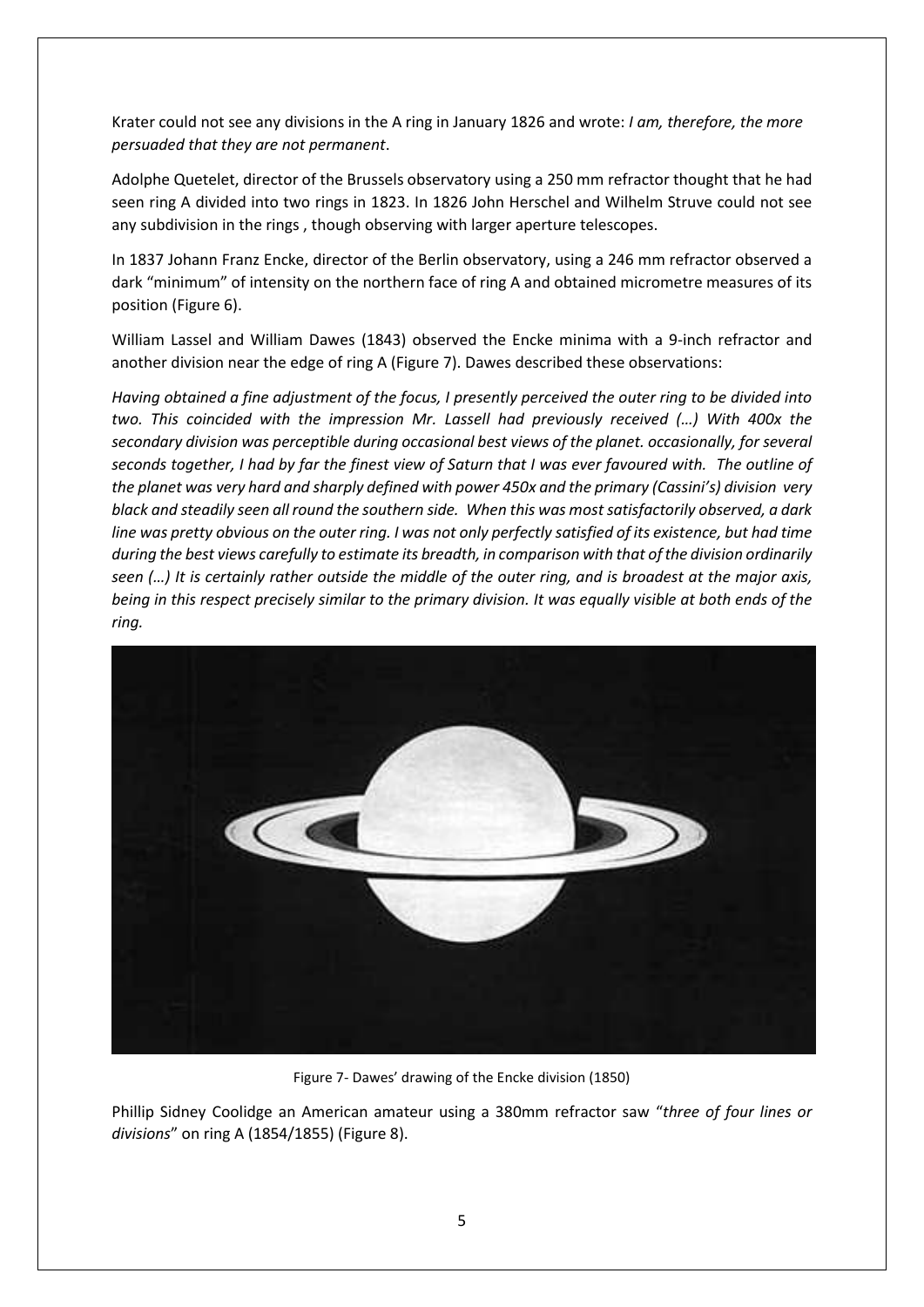*There is certainly one division in the outer half of ring A, and I cannot be positive that that there is not a second one. If so, it is outside of the first division."* On December 27th using a magnification of 401x he noted *"There are two (and at times I suspect three) divisions in ring A."*



Figure 8- Coolidge drawings of Saturn in December 27, 1854 (top) and January 9, 1855 (bottom) using a Merz & Mahler 15-inch F/16 refractor.

In 1888 (January 7<sup>th</sup>), James Keeler using the 910 mm Lick Observatory refractor observed the Encke division and the Encke minima clearly.

*(…) beyond doubt the greatest telescopic spectacle ever beheld by man. The giant planet, with its wonderful rings, its belts, its satellites, shone with a splendor and distinctness never before equalled. Not only was he shining with the brilliancy due to the great size of the objective, but the minutest detail of his surface were visible with wonderful distinctness.*

Keeler saw a thin black division (*a mere spider's thread*) close to the edge of the A-Ring, a little less than 1/5 of the ring from its outer edge. Keeler's drawing of Saturn shows these two features (Figure 9).

The Encke division was observed again on March 2, 1889 with the same instrument at 1000x. Edward E. Barnard joined Keeler at the eyepiece and they noticed a diffuse shading which began at about 1/3 of the ring width starting from the edge, precisely in the position estimated by Dawes and Lassell during an observation made in 1843: it was probably the Encke minimum, still not separated by the division. But by switching from 400 to 1000x they saw the narrow line discovered by Keeler the year before to form just the outer edge of the Encke minimum: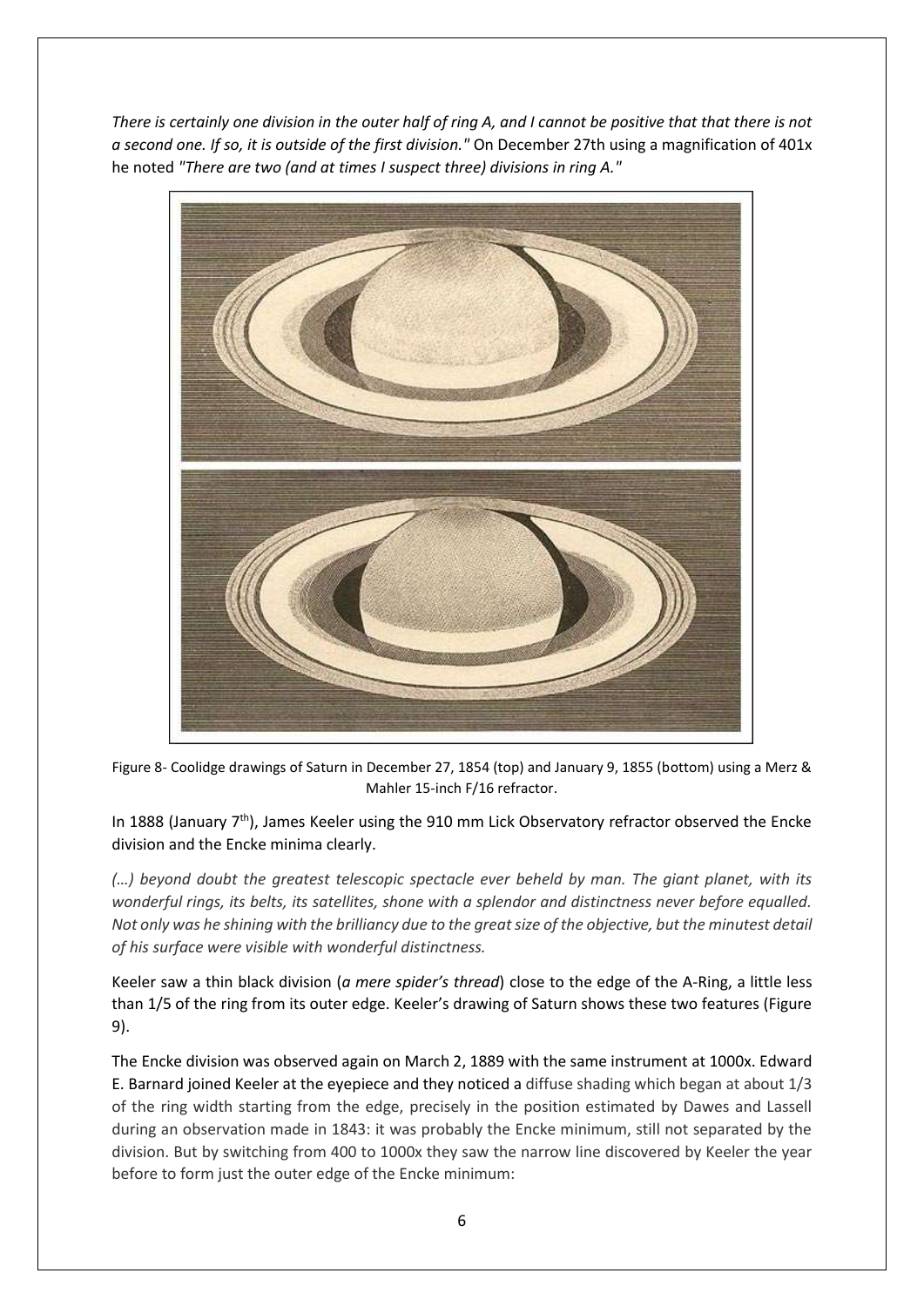*"This line marked the beginning of a dark shade which extended inward, diminishing in intensity, nearly to the great black division"*.



Figure 9- Drawing by James Keeler made in January 1888 using the Lick 36" refractor showing the high contrast feature at the edge of the A-Ring that is now called the Encke division on the northern face of Saturn's A-Ring.

Giovanni Schiaparelli, director of Brera observatory in Milan (Italy) used the 490mm Merz-Repsold refractor at 830x in March 1890. The Keeler "line" was clearly observed at 1/6 of the ring width starting from the edge. He also noted that: *the shadow [minimum] of Encke is contiguous [to the division] and ends in it*.



Figure 10- E.M. Antoniadi's drawing of Saturn (10 ¼-inch refractor at Juvisy observatory) on July 30 1899, showing Encke's division (ring A) and a faint linear marking on Ring B.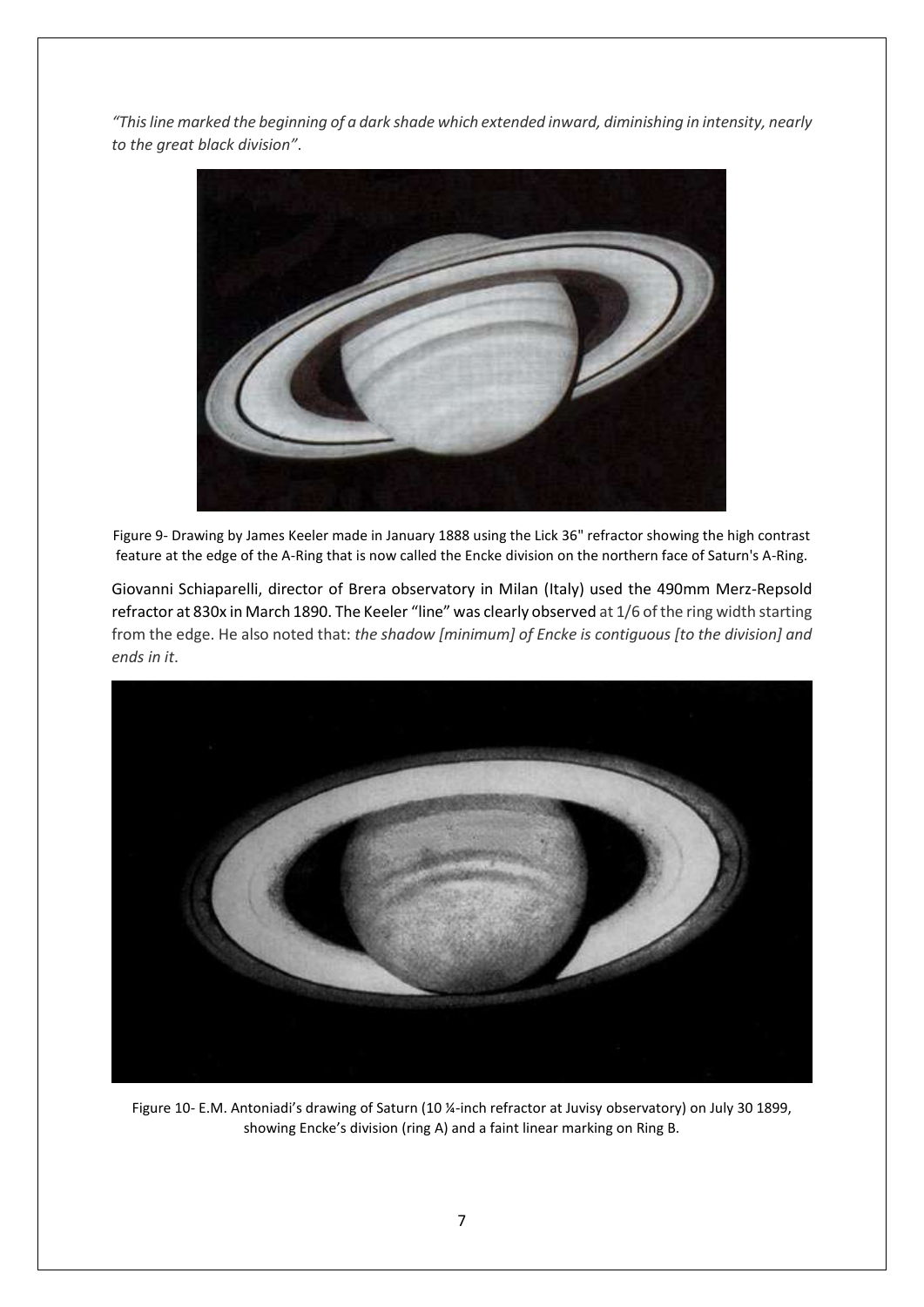Camille Flammarion report on Saturn rings in 1899 refers that the Encke division was only seen on July 30, the best night of the observing season (Figure 10):

*it was perfectly visible on both ansae*. *An easier feature of ring A was a series of dusky indentations emerging from the Cassini division. The outer edge of A was in no wise sharply defined, but seemed to shade off rather gently into space. Cassini's division could be traced easily all round the ring, even under very poor seeing; it was dark grey, not black, and seemed tangential to Saturn's north limb.*

Bernard Lyot observed Saturn during from 1943 to 1945 with the 600 mm refractor at Pic du Midi. Audoiun Dollfus made a photometric profile of the rings using several photographs (1950/1960) (Figures 11 and 12).



Figure 11- Lyot's diagram of Saturn's belts and markings (600 mm Pic du Midi refractor, 1943).

Dollfus' profile (Figure 12) shows most of the features that can be observed using large aperture telescopes: the Encke division the Encke minima and several markings on Ring B.

Dollfus in 1957 using the 82-inch McDonald reflector (stopped down to 25-inches) was able to make a careful study of the minima of light on the northern face of Saturn's rings. He found almost the same results as in Lyot's drawing of the southern face. There were no gaps except Cassini's division, but several minima of light, or narrow shadings of low contrast, in excellent agreement with Lyot's observations.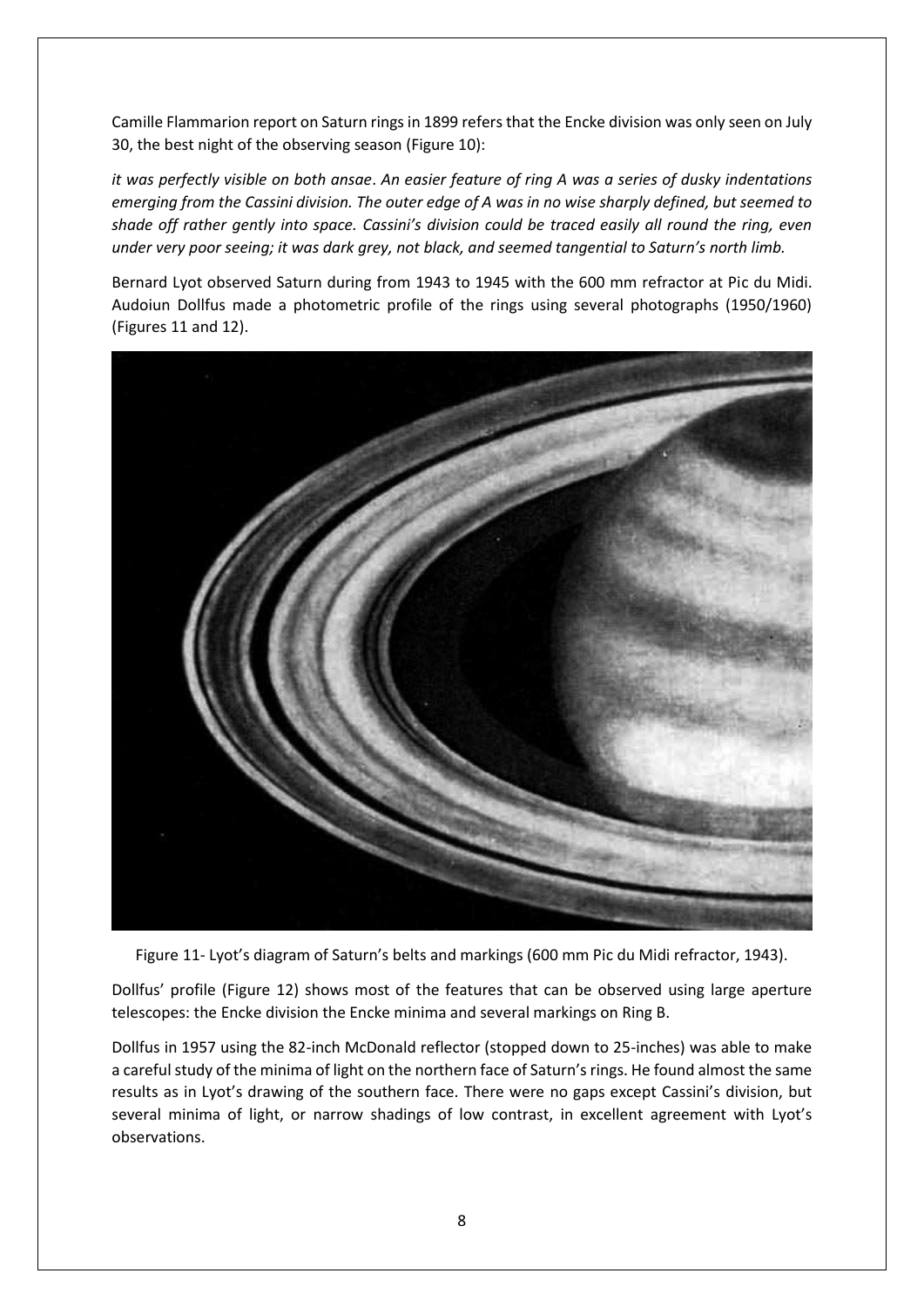

Figure 12- Photometric diagram of the northern face of Saturn's rings based on observations at the McDonald and Pic-du-Midi Observatories, 1957 and 1958 (A. Dollfus).



Figure 13- Details of Saturn's three main rings, in a natural-colour composite of six images obtained by the Cassini spacecraft on December 12, 2004. The view is from below the ring plane, with the rings tilted at an angle of about 4° <https://www.britannica.com/topic/Keeler-gap>

Many amateur astronomers produce excellent images of Saturn rings using the lucky imaging technique. The recent advent of CCD cameras that can be operated in a video mode, taking 100 or more images per second for periods of up to a few minutes, can be used with excellent results for high-resolution imaging. Image processing software can then be used to stack and align the best frames to produce a low noise high-resolution image. Individual frames of the video are analysed and the sharpest frames selected using dedicated software. These good frames (less affected by the seeing) are stacked together to produce a high-resolution image in the form of a single still picture. The composite images have less noise, higher contrast and better resolution than a single exposure.

The remarkably shar image of Saturn obtained with the 1-meter telescope at Pic du Midi (Figure 1) is the best image obtained so far with ground based instruments. This image was obtained on June 11, 2017, 5 days before Saturn's opposition. In this image, North is at the top with the giant planet's north polar storm and curious hexagon clearly seen bathed in sunlight. Saturn's spectacular ring system is also shown in stunning detail. The narrow Encke division is visible around the entire outer A ring, small ringlets can be traced within the fainter inner C ring, and Saturn's southern hemisphere can be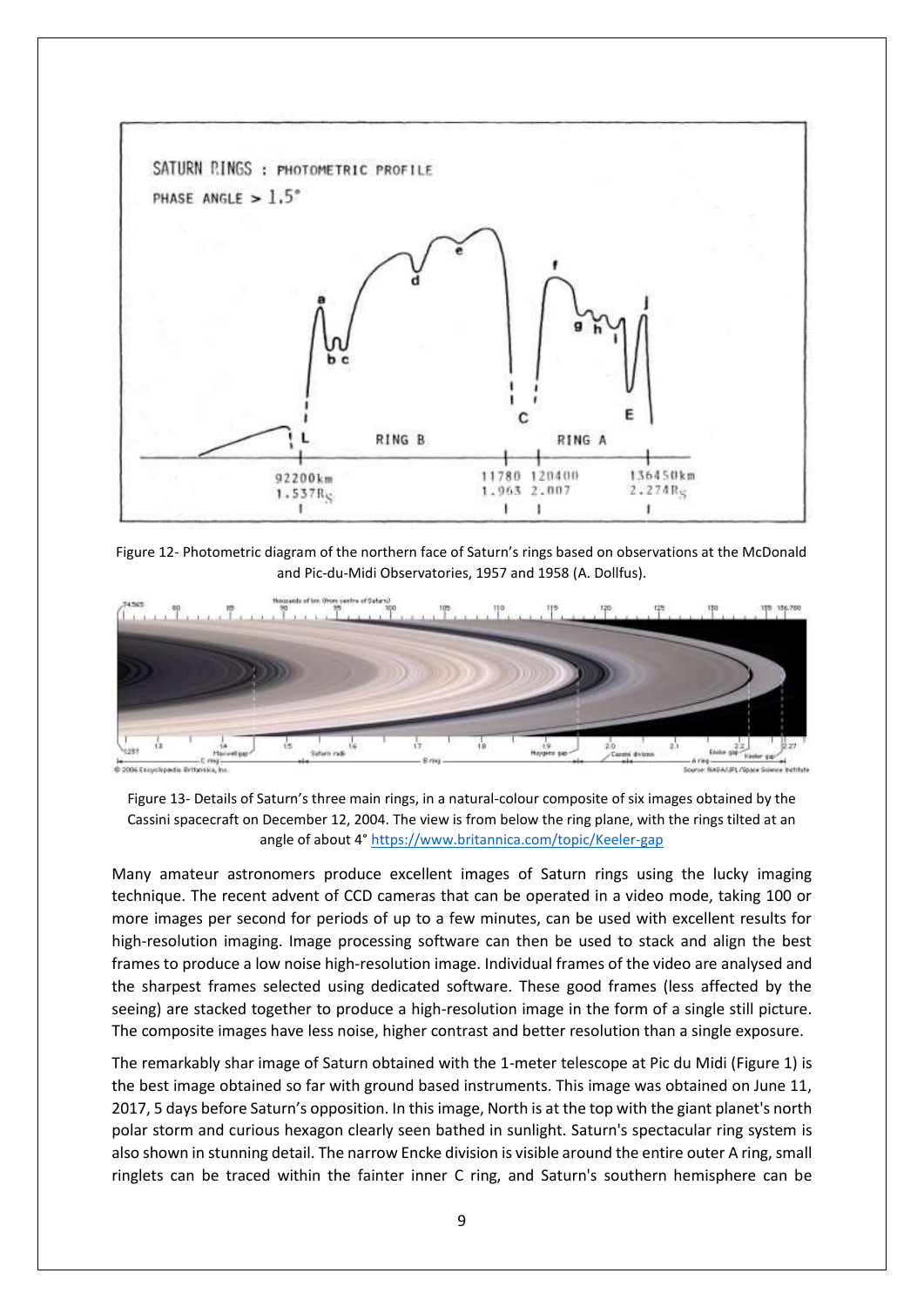glimpsed through the wider Cassini division. Near opposition Saturn's rings also appear exceptionally bright, known as the opposition surge or Seeliger Effect. Directly illuminated from Earth's perspective, the ring's icy particles cast no shadows and strongly backscatter sunlight creating the dramatic increase in brightness. Still, the best views of the ringed planet are currently from the Saturn-orbiting Cassini spacecraft. Diving close, Cassini's Grand Finale orbit number 9 is in progress. The Hubble Space telescope also produced excellent Saturn images (Figures 14, 15 and 16).



Figure 14- Saturn on November 1999. Hubble Space Telescope. [https://www.spacetelescope.org](https://www.spacetelescope.org/)



Figure 15- Natural Saturn on the Cassini Cruise. Image processed by the Hubble Heritage project team <http://heritage.stsci.edu/>